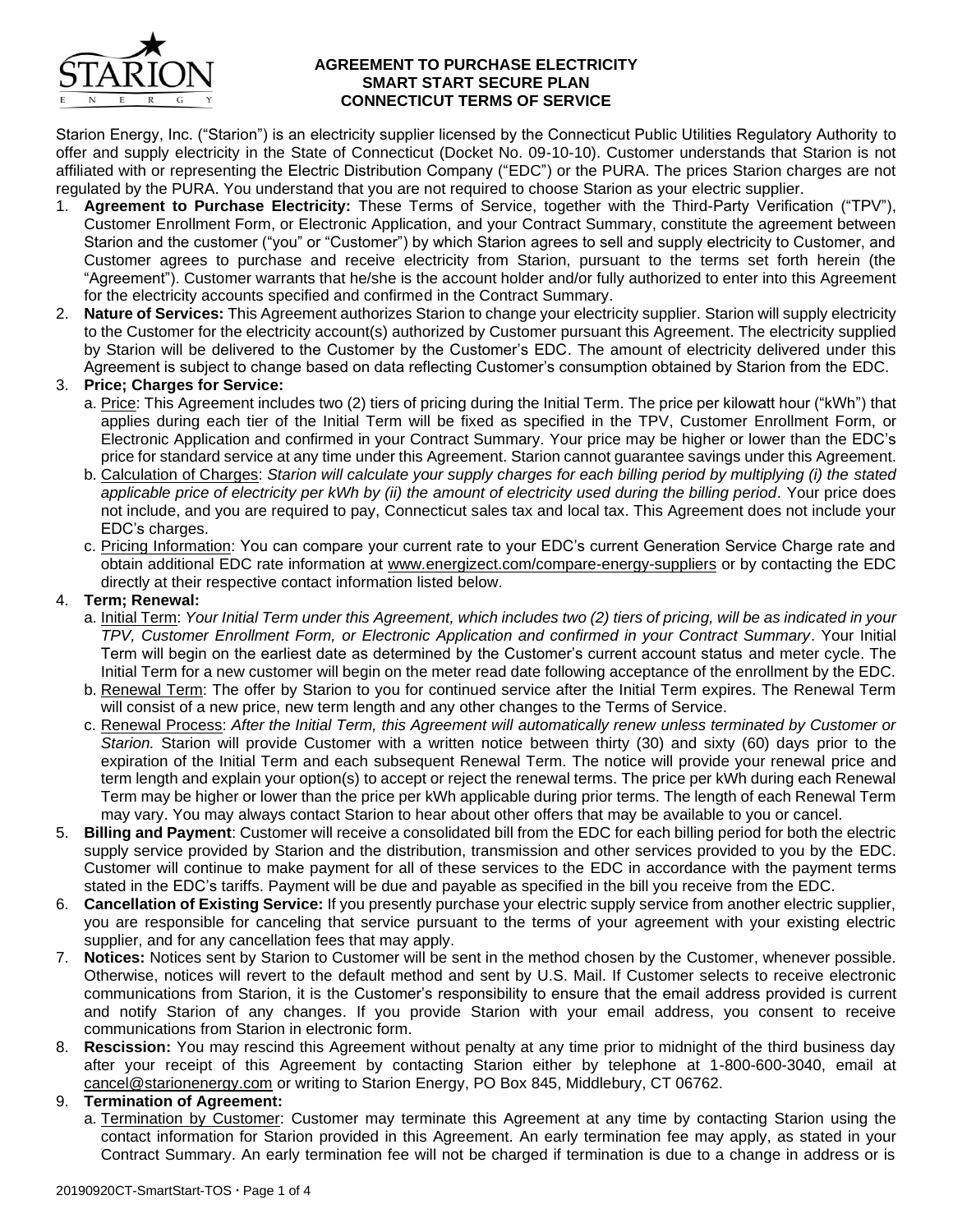within the applicable rescission period. If you terminate this Agreement, you will be returned to the EDC's standard service unless you choose another electricity supplier. The effective termination date will be the next available date as determined by the EDC. If you terminate this Agreement by enrolling with a different electricity supplier or returning to the EDC's standard service, Starion will not be liable for any switching time delays and you will be obligated to make payment for services under this Agreement until termination with Starion is effective.

- b. Termination by Starion: Starion reserves the right to terminate this Agreement for any reason upon at least thirty (30) days' notice to the Customer.
- 10. **Customer Consent:** By entering into this Agreement, Customer consents to the use by Starion (including its subsidiaries and affiliates), or its authorized agents, of Regular Mail, telephone (which may include the use of predictive or autodialing equipment), email, text, facsimile, or other reasonable means to contact you to advise you about our services and products or other matters we believe may be of interest to you. Consent is provided until affirmatively revoked.
- 11. **Privacy Policy; Customer Information and Release Authorization:** By entering into this Agreement, you agree that your Utility may release to Starion, and Starion may obtain, information needed to provide service to you, including your address(es), account number(s) and other numbers required by your EDC to process an enrollment with Starion, billing and payment information and history, credit information, historical and future electricity usage and peak electricity demand, meter reading data including smart meter data, and characteristics of electricity service. Starion will not release or sell your personal information to any other party without your consent unless required to do so by law or if necessary to enforce the terms of this Agreement.
- 12. **Representations; Warranties:** Starion makes no representations or warranties other than those expressly set forth in this Agreement, and STARION EXPRESSLY DISCLAIMS ALL OTHER WARRANTIES, EXPRESS OR IMPLIED. Starion does not represent any guarantee of savings under this Agreement.
- 13. **Limitation of Liability:** Starion's liability in connection with this Agreement, including without limitation any alleged liability for Early Termination by Starion as explained above, shall not exceed the amount of your largest monthly invoice for electric generation service during the twelve (12) months immediately preceding termination of this Agreement. In no event shall either party be liable to the other for any indirect, special, consequential (including lost profits or revenue), incidental, indirect or punitive damages for claims arising under this Agreement.
- 14. **Assignment or Transfer of Contract: This Agreement shall extend to, and be binding upon Starion's and Customer's respective successors and permitted assigns; provided, however, that Customer may not assign this Agreement without Starion's prior written consent, and any purported assignment without such consent shall be void. Starion may assign its rights and obligations under this Agreement to an affiliate of Starion or to another competitive electricity supplier licensed to do business in Connecticut, in whole or in part. Starion will provide reasonable notice to Customer in writing prior to assigning this Agreement, as required by PURA. If Customer chooses not to continue this Agreement upon Assignment, Customer will be transferred to Standard Service provided by the EDC unless Customer chooses another electricity supplier.**
- 15. **Force Majeure:** Performance of any obligation required by this Agreement shall be suspended if compliance is prevented by an Act of God, strike, fire, war, civil disturbance, embargo, explosion, breakage or accident to machinery or lines of pipe; repairing or altering machinery or lines of pipe; freezing of wells or lines of pipe; by federal, state or local law, rule, order or regulation or by any other cause reasonably beyond the control of a party. Any party claiming such interference with the performance of its obligations hereunder shall provide notice to the other party, specifying the cause of interference. A party shall not be required by this paragraph to settle a labor dispute with its own employees on terms it deems unfavorable.

### 16. **Customer Service:**

- a. In the event of a dispute or disagreement involving Starion's services, you and Starion agree to use our best efforts to resolve the dispute. Most concerns can be resolved by calling our Customer Service Department at 1-800-600- 3040. You may also email info@starionenergy.com or write to Starion Energy, PO Box 845, Middlebury, CT 06762. Starion's Customer Service is available Monday through Friday from 9:00 a.m. to 5:00 p.m. Eastern Time. Starion will report the results of its investigation of your inquiry and provide a written report upon request.
- b. If you remain unsatisfied with our attempt to resolve the issue, you may ask for assistance or request information about your consumer rights from the PURA at 1-800-382-4586 or by mail at PURA Customer Service Unit, Ten Franklin Square, New Britain, CT 06051, or online at www.ct.gov/pura.

# 17. **Claims Resolution:**

- a. In the event Starion is unable to resolve a complaint to your satisfaction, this section explains how claims can be resolved through arbitration or litigation. It includes an arbitration provision. You may reject the arbitration provision by sending us written notice within 45 days after your first energy bill with Starion as your supplier. See Your Right to Reject Arbitration below.
- b. For this section, you and Starion ("us" or "we") include any corporate parents, subsidiaries, affiliates or related persons or entities. Claim means any current or future claim, dispute or controversy relating to your account(s), this Agreement, or any agreement or relationship you have or had with us, except for the validity, enforceability or scope of the arbitration provision. Claim includes but is not limited to: (1) initial claims, counterclaims, cross-claims and thirdparty claims; (2) claims based upon contract, tort, fraud, statute, regulation, common law and equity; (3) claims by or against any third party using or providing any product, service or benefit in connection with any account; and (4)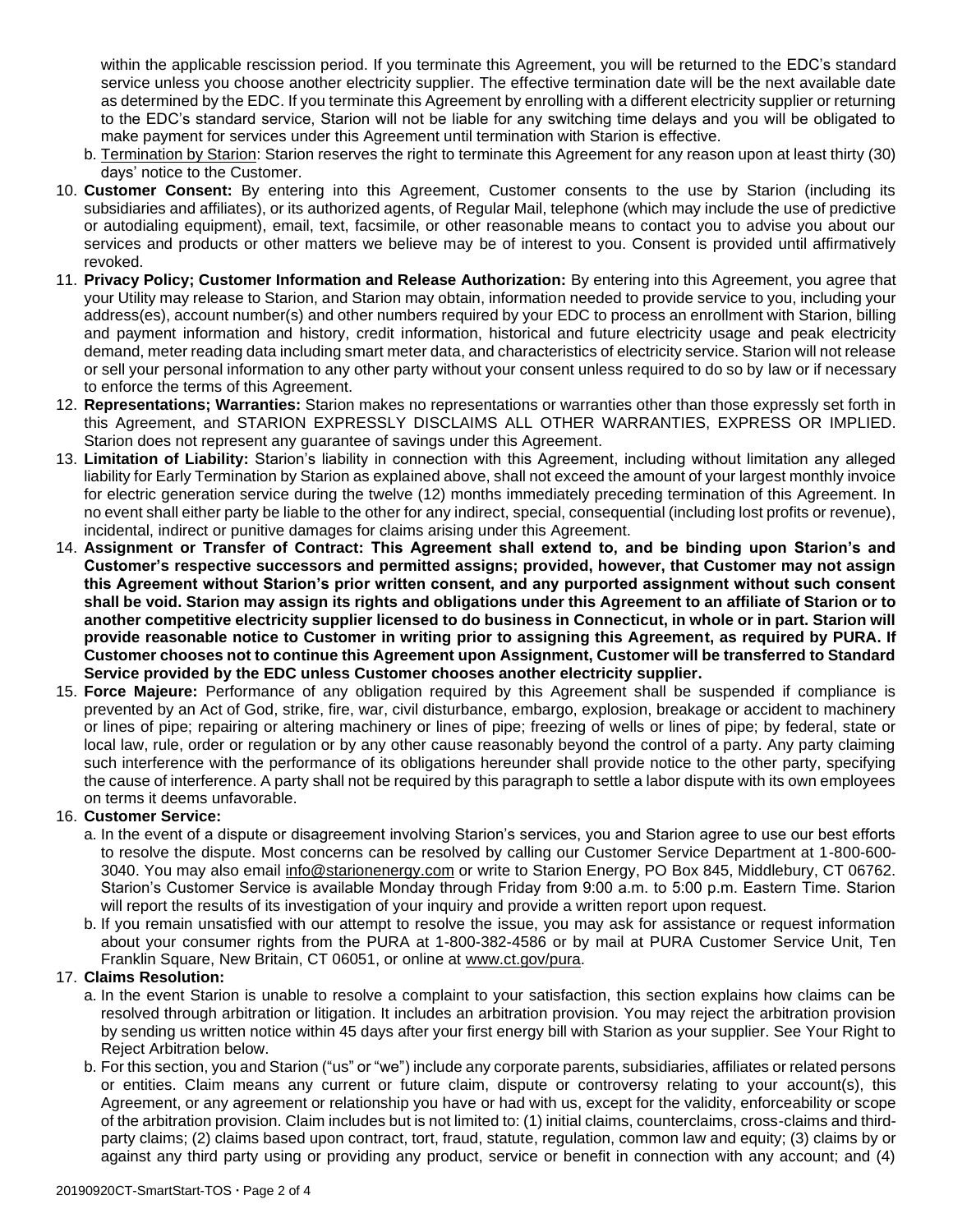claims that arise from or relate to (a) any account created under any agreement with us or any rates charged on any such account, (b) advertisements, promotions or statements related to any rate plans, goods or services under any agreement with us, (c) benefits and services related to Customer's account with us (including rewards programs) and (d) your application for any account. You may not sell, assign or transfer a claim.

- c. Sending a Claim Notice: Before beginning arbitration or a lawsuit, you and we agree to send a written notice (a Claim Notice) to each party against whom a claim is asserted, in order to provide an opportunity to resolve the claim informally. Go to www.starionenergy.com and select your state of residence for a sample form of Claim Notice. The Claim Notice must describe the claim and state the specific relief demanded. Notice to you will be sent to your billing address. Notice to us must include your name, address and account number and be sent to Starion Energy, Attn: Compliance Dept., P.O. Box 845, Middlebury, CT 06762. If the claim proceeds to arbitration, the amount of any relief demanded in a Claim Notice will not be disclosed to the arbitrator until after the arbitrator rules.
- d. Arbitration: You or we may elect to resolve any claim by individual arbitration. Claims are decided by a neutral arbitrator. If arbitration is chosen by any party, neither you nor we will have the right to litigate that claim in court or have a jury trial on that claim. Further, you and we will not have the right to participate in a representative capacity or as a member of any class pertaining to any claim subject to arbitration. Arbitration procedures are generally simpler than the rules that apply in court, and discovery is more limited. The arbitrator's decisions are as enforceable as any court order and are subject to very limited review by a court. Except as set forth below, the arbitrator's decision will be final and binding. Other rights you or we would have in court may also not be available in arbitration. The scope of this arbitration provision will include all claims pertaining to this Agreement, including all claims that arose before this or any prior Agreement (including, but not limited to, claims related to advertising).
	- i. Initiating Arbitration: Before beginning arbitration, you or we must first send a Claim Notice. Claims will be referred to either JAMS or AAA, as selected by the party electing arbitration. Claims will be resolved pursuant to this Arbitration provision and the selected organization's rules in effect when the claim is filed, except where those rules conflict with this Agreement. If we choose the organization, you may select the other within 30 days after receiving notice of our selection. Contact JAMS or AAA to begin an arbitration or for other information. Claims also may be referred to another arbitration organization if you and we agree in writing or to an arbitrator appointed pursuant to section 5 of the Federal Arbitration Act, 9 U.S.C. sec. 1-16 ("FAA"). We will not elect arbitration for any claim you file in small claims court, so long as the claim is individual and pending only in that court. You or we may otherwise elect to arbitrate any claim at any time unless it has been filed in court and trial has begun or final judgment has been entered. Either you or we may delay enforcing or not exercise rights under this Arbitration provision, including the right to arbitrate a claim, without waiving the right to exercise or enforce those rights.
	- ii. Limitations on Arbitration: If either party elects to resolve a claim by arbitration, that claim will be arbitrated on an individual basis. There will be no right or authority for any claims to be arbitrated on a class action basis or on bases involving claims brought in a purported representative capacity on behalf of the general public, other Starion customers or other persons similarly situated. The arbitrator's authority is limited to claims between you and us alone. Claims may not be joined or consolidated unless you and we agree in writing. An arbitration award and any judgment confirming it will apply only to the specific case and cannot be used in any other case except to enforce the award. Notwithstanding any other provision and without waiving the right to appeal such decision, if any portion of these Limitations on Arbitration is deemed invalid or unenforceable, then the entire Arbitration provision (other than this sentence) will not apply.
	- iii. Arbitration Procedures: This Arbitration provision is governed by the FAA. The arbitrator will apply applicable substantive law, statutes of limitations and privileges. The arbitrator will not apply any federal or state rules of civil procedure or evidence in matters relating to evidence or discovery. Subject to the Limitations on Arbitration, the arbitrator may otherwise award any relief available in court. The arbitration will be confidential, but you may notify any government authority of your claim. If your claim is for \$5,000 or less, you may choose whether the arbitration will be conducted solely on the basis of documents, through a telephonic hearing, or by an in-person hearing. At any party's request, the arbitrator will provide a brief written explanation of the award. The arbitrator's award will be final and binding, except for any right of appeal provided by the FAA; however, any party will have 30 days to appeal the award by notifying the arbitration organization and all parties in writing. The organization will appoint a three-arbitrator panel to decide anew, by majority vote based on written submissions, any aspect of the decision appealed. Judgment upon any award may be entered in any court having jurisdiction. At your election, arbitration hearings will take place in the federal judicial district of your residence.
	- iv. Arbitration Fees and Costs: You will be responsible for paying your share of any arbitration fees (including filing, administrative, hearing or other fees), but only up to the amount of the filing fees you would have incurred if you had brought a claim in court. We will be responsible for any additional arbitration fees. At your written request, we will consider in good faith making a temporary advance of your share of any arbitration fees, or paying for the reasonable fees of an expert appointed by the arbitrator for good cause.
	- v. Additional Arbitration Awards: Only if the arbitrator rules in your favor for an amount greater than any final offer we made before the first arbitration hearing is conducted, the arbitrator's award will include: (1) any money to which you are entitled, but in no case less than \$1,000; and (2) any reasonable attorneys' fees, costs and expert and other witness fees.